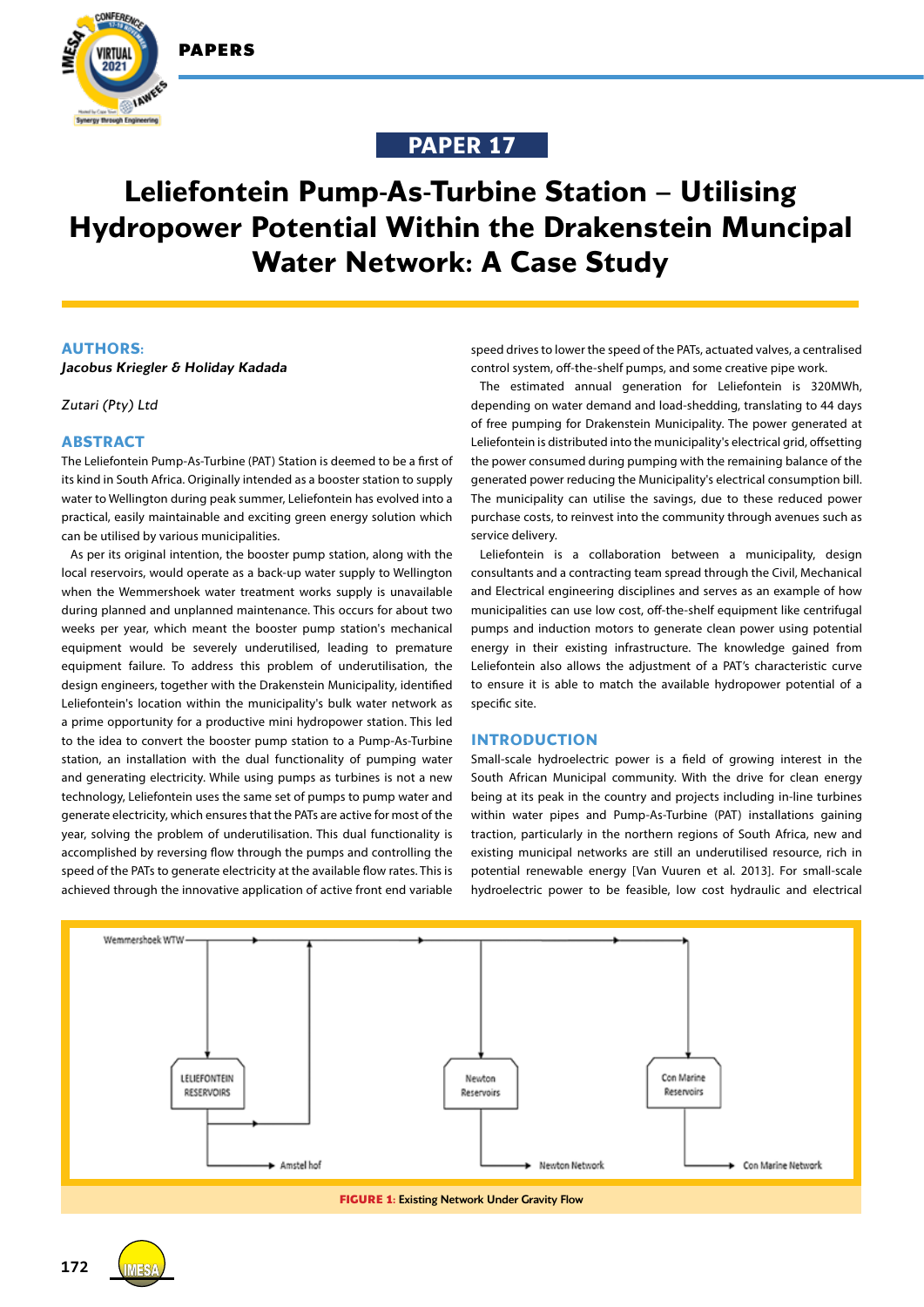

equipment is required [Carravetta et al, 2013]. A limiting factor thus far for small-scale hydro has been the cost of turbines, where PATs would be a more successful solution [Agarwal, 2012]. This paper looks at a PAT station installed for the Drakenstein Municiplity in the Western Cape. This installation is considered a first in South Africa due to its unique challenges and solutions, which have resulted in a productive pumping and generation station. The purpose of the project and project conditions and criteria/requirements leading to a PAT solution being selected will be discussed.

# Treatment Works (WTW) (owned and operated by the City of Cape Town) supplies water to the Leliefontein Bulk Reservoir Complex (LBRC) via a 19 km gravity pipeline and to Wellington's Con Marine and Newton zone reservoirs, via a further 11 km pipeline, at a maximum capacity of 19 Ml/d. Figure 1 shows a schematic representation of the system.

The supply capacity to Wellington is deemed sufficient to meet the summer peak demand of Wellington up until the year 2034. However, there are periods when the supply from Wemmershoek is interrupted, due to planned and or unplanned maintenance. These interruptions in water supply are expected to occur for a period of 1 – 2 weeks in the year. When this occurs, water from LBRC can gravitate towards Wellington at a maximum capacity of 11.2 Mℓ/d. This capacity is deemed sufficient to meet Wellington's lower winter demand for the foreseeable future, but

# **PURPOSE OF PROJECT**

Wellington is home to a growing industrial and agricultural sector which is highly dependent on a reliable water supply. Wemmershoek Water



**Welcome & Programme Table of Contents IMESA** 

Welcome & Programme

Sponsors

**Table of Contents** 

IMESA **173**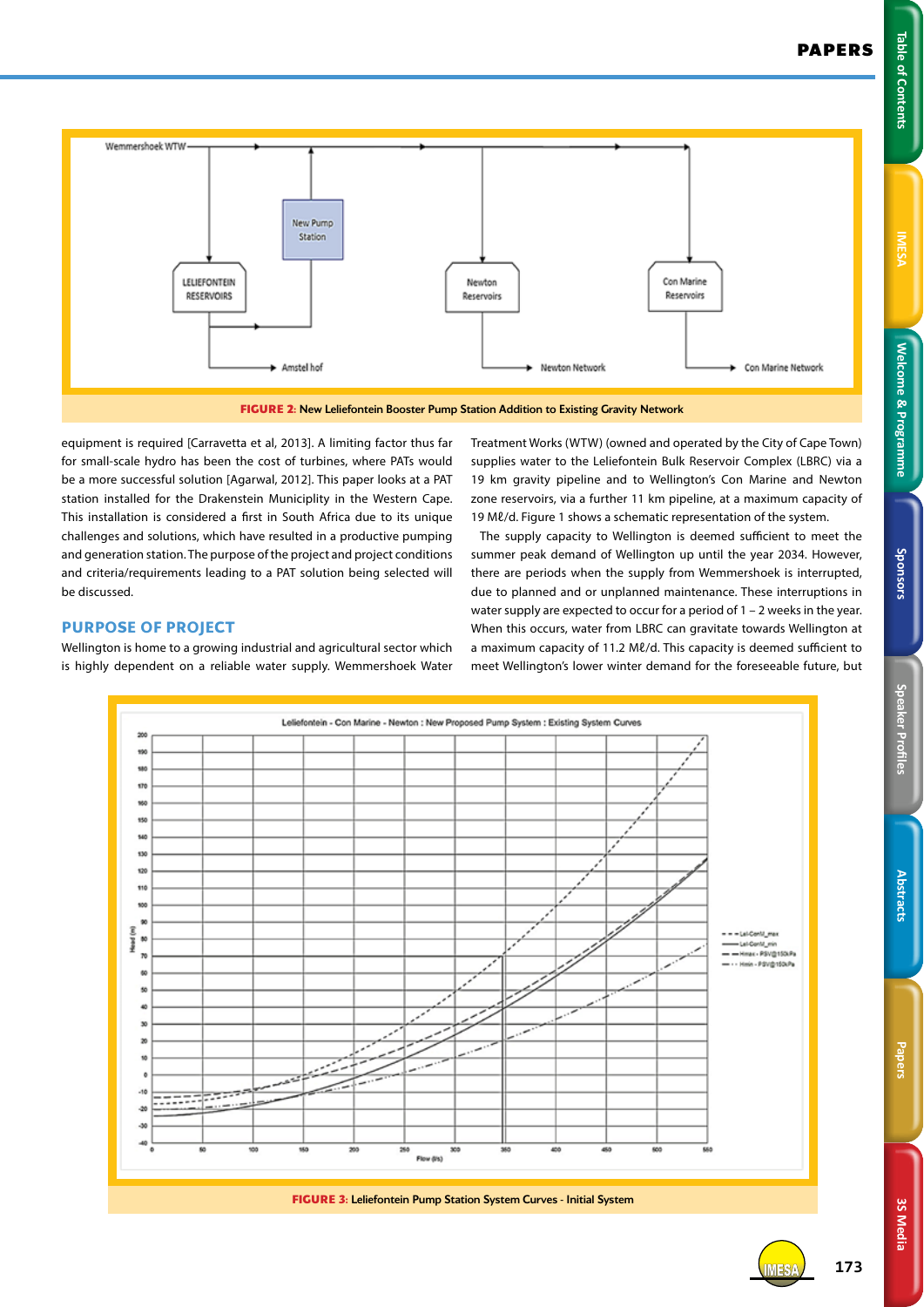

if this would occur during summer, when the demand is at it's highest, there is high probability that Wellington would suffer water shortages.

Drakenstein Municipality initiated a project to augment the supply of potable water to Wellington during the WTWs down periods during summer, to ensure a reliable supply is maintained to Wellington. A pump station was identified as the most suitable method to increase the convevance capacity to 30 Ml/d, with the potential for a further increase to 60 Mℓ/d capacity possible by upgrading the pipeline from Leliefontein to Con Marine reservoir by adding a new DN 700 parallel gravity pipeline.

#### **IDENTIFYING THE SITE LOCATION**

The evaluation of the optimal pump station location took cognisance of a range of factors, including security of the installation, the impact the operation of the pumps would have on users along the pipeline, as well as hydropower potential. Based on the investigations and results, the LBRC was identified as the most appropriate location within the network for the new Leliefontein pump station, as shown in Figure 2.

#### **PUMP SELECTION**

The guaranteed duty point of the pump station for the initial capacity of 30 Mℓ/d was 347 ℓ/s at a differential head of 70 m, pumping into the 11 km DN500/450 Asbestos Cement (AC) pipeline towards the Con Marine and Newton reservoirs. The pump selection and pump control design had to consider the various operating scenarios under which this system should be able to operate, due to it delivering water to either Con Marine or Newton reservoirs, or both at the same time, depending on the level in the reservoirs. The system curves for the various scenarios for the initial system is depicted in Figure 3.

The pump selection for the initial duty took into consideration the final design duty of 694  $\ell$ /s for the capacity of 60 M $\ell$ /d, at a differential head of 27 m, pumping into the 11 km DN500/DN450 with a new DN700 pipe installed parallel to the existing pipeline. As with the initial system, the future system would also have different operational scenarios, the system curves of which are depicted in Figure 4.

The selection of the type and number of duty pumps was to ensure that the same pumps are used for the initial and future pump duty, removing the need to make changes to the pump station pipework or oversize the civil structure to accommodate future equipment. Due to the varying head requirements between the initial (70 m differential pressure) and future (27 m differential pressure), finding a fixed speed pump selection that will operate efficiently over the entire range of the system's flow-rates, was impossible. The only feasible way to prevent changing of pumps, suitable to operate under the initial conditions and under the future conditions once the pipeline system is upgraded, was to incorporate the use of variable speed drives (VSD) in the pump control system. This would allow the control system to adjust the pump's rotational speed and thus it's performance curve to meet the different system duties. The optimum pump selection to meet the criteria for the pumping operation of the station was to install two duty pumps for the initial duty point, with one standby, and to add another pump for the future duty point.

# **UTILISING THE HYDROPOWER POTENTIAL AT LBRC TO SOLVE THE UNDER-UTILISATION OF THE LELIEFONTEIN PUMP STATION**

With the booster pump station together with the LBRC expected to operate for two weeks in a year as a back-up water supply to Wellington

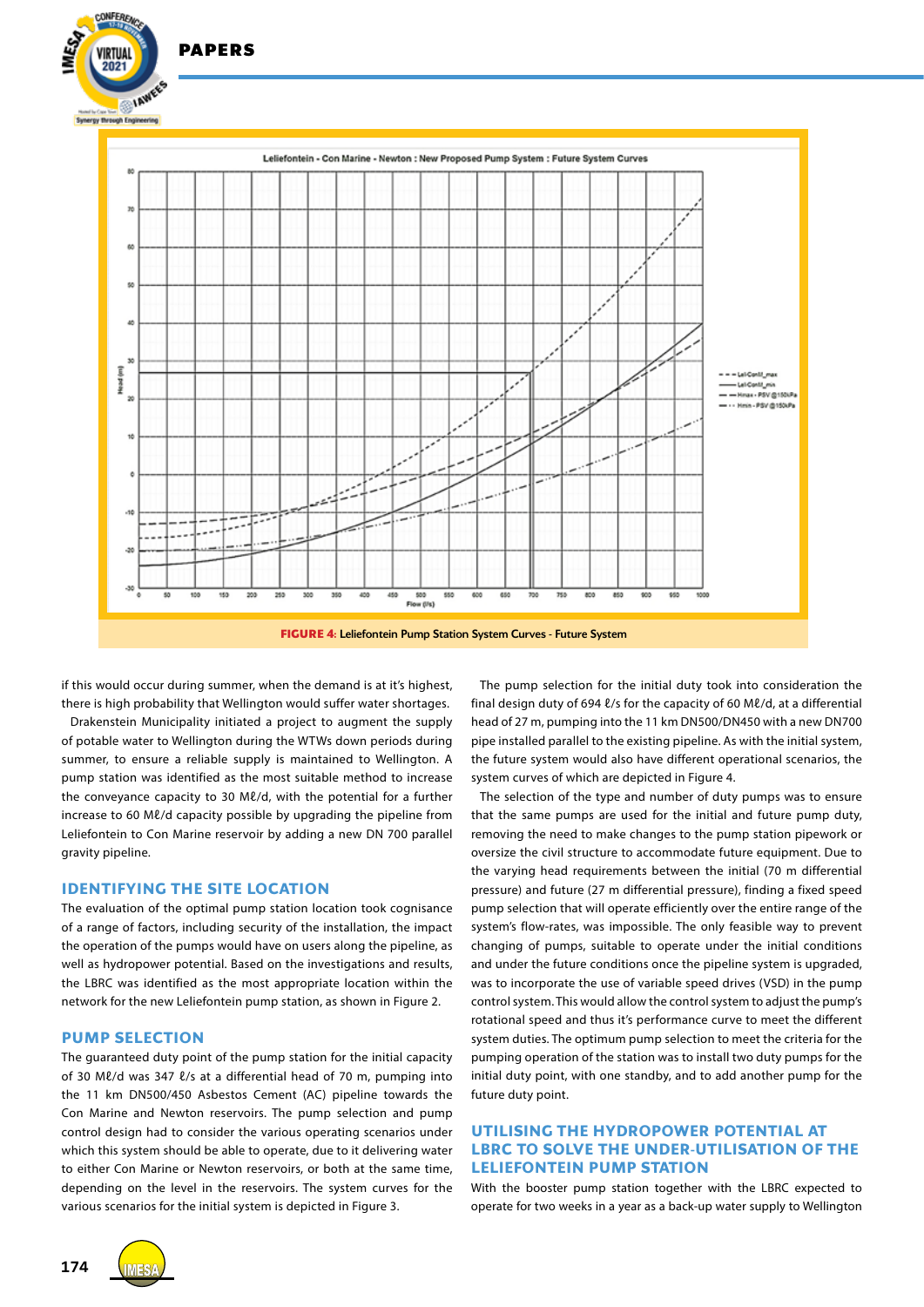3S Media **3S Media**

when the Wemmershoek WTW and/or the supply pipeline are undergoing maintenance, the pumps installed at the Leliefontein pump station were at risk of being severely underutilised. This underutilisation increased the probability of premature failure of the mechanical equipment, putting Wellington's water supply at risk, should the pumps fail to run when required.

As part of the investigation into the location of the pump station, discussed earlier in this paper, it was identified that there is hydropower potential at the LBRC, due to the Wemmershoek supply pipeline operating under gravitational energy. To confirm the feasibility of utilising this hydropower, the quantum of the available hydropower potential at Leliefontein was calculated. It was found that at the average inflow rate to LBRC over a 30-year period, estimated at 31 Mℓ/d, the residual head within the Wemmershoek supply pipeline at LBRC was calculated to be 19 m. This equates to a total hydropower potential of 46.8 kW, at an assumed generator efficiency of 70%. It was evaluated whether it would be feasible to augment the available hydropower using fit-for-purpose turbines, such as Francis turbine or a PAT, which are both reaction water turbines. The reason reaction water turbines were considered was that these turbines can operate with a flooded draft tube, which means the turbine can be installed below the tail race water level, which would allow them to also be used as pumps. Due to the topography of the Leliefontein reservoir site, the pumps would have to be installed below ground to ensure sufficient suction head.

The major disadvantage of PATs versus turbines, according to [Williams, 1996], is that the characteristic curves in turbine modes are not supplied with the pump, which makes it harder to select the appropriate PAT for your application. Other differences between turbines and PATs are summarised in Table 1 below.

| <b>TABLE 1: Differences between turbines and PAT [Teuteberg, 2010]</b> |                                                     |                                                       |
|------------------------------------------------------------------------|-----------------------------------------------------|-------------------------------------------------------|
|                                                                        | <b>Turbine</b>                                      | <b>PAT</b>                                            |
| Advantages                                                             | Well-documented                                     | Cost-efficient                                        |
|                                                                        | Best efficiency                                     | Widely available in South<br>Africa and abroad        |
|                                                                        | Variable guide vanes for<br>varying flow            | Simple design and easy<br>maintenance                 |
| <b>Disadvantages</b>                                                   | Expensive                                           | Difficult to find correct<br>turbine operation curves |
|                                                                        | Very few South African<br>suppliers                 | Lower efficiency                                      |
|                                                                        | Complex design<br>may require expert<br>maintenance | No variable guide vanes<br>for varying flow           |
|                                                                        |                                                     | Not as well-documented<br>as turbines                 |

Budget quotes were obtained for a suitable Francis turbine and PAT to be used as a dedicated turbine for the LBRC site. The budget costs from different suppliers for a Francis turbine varied between R5 500 000 and R6 400 000, whereas for a PAT the budget costs ranged between R150 000 to R200 000. Although a Francis turbine is able to reach mechanical efficiencies in excess of 90%, whereas PAT efficiency is around 80%, due the low hydropower potential of the site, the gain in increased power generated is insufficient to reimburse the owner for the much higher capital cost of the Francis turbine. The conclusion was that the quantum of hydropower potential isn't significant enough to consider the installation of a dedicated turbine-installation at LBRC. However, the Drakenstein Municipality, together with the design engineers, considered

that if it would be possible to use the proposed Leliefontein pump station equipment, to generate electricity using the hydropower potential at LBRC, i.e. use the same pumps to pump water and generate electricity, this would have a number of positive impacts on the project, such as:

- It would solve the problem of under-utilisation of the Leliefontein pump station,
- It would allow the Drakenstein Municipality to augment the available hydropower at LBRC at a reduced capital investment compared to a dedicated turbine installation,
- The power generated at the LBRC can be off-set against the power that the Drakenstein Municipality purchase from the national energy provider,
- It would reduce the carbon footprint of the pump station, when operating as a pump station, and
- It would not introduce complexities to the Municipality's maintenance operations as all equipment would be as per the pump station design, which they are familiar with.

# **CONVERSION OF DESIGN FROM PUMP STATION TO PUMP-AS-TURBINE STATION**

A multidisciplinary design team, comprising of civil, mechanical and electrical engineers, collaborated to design an installation never done before in South Africa. The LBRC receives approximately 73% of the total volume of water conveyed through the Wemmershoek pipeline, with the balance conveyed to the Wellington reservoirs. As the Leliefontein reservoirs are located closer to Wemmershoek Water Treatment Works, the flowrate into the Leliefontein reservoirs is controlled by means of two electric-actuated sleeve valves. The residual head available at the Leliefontein reservoirs is dissipated across the sleeve valves.

A PAT is essentially a centrifugal pump which can be used as a turbine. The most efficient way for a PAT to operate is by reversing the direction of water flow through the volute. In addition to reversing the direction of water flow, the rotational direction of the pump shaft is also reversed, thus a PAT's shaft rotates in the opposite direction as to that of a similar pump.

The Municipality gave approval to proceed with the PAT station design, with the condition of designing an efficient pump station rather than efficient generation station, since pumping is the primary purpose of the project. The pumps were therefore sized to be efficient pumps rather than efficient generators.

For an induction machine to generate power, the rotor needs to be rotating at speeds greater than the synchronous speed of the machine, which in this case is over 1 500 rpm for a 4-pole motor, at a frequency of 50 Hz. It was found that there is insufficient hydropower potential available at the LBRC to push the rotor of the induction machines of the selected pumps above synchronous speed. Figure 5, shows the selected Leliefontein pump's turbine curves, with flow-rate in liters per second plotted on the horizontal axis and differential pressure across the turbine in meters plotted on the vertical axis. The black line curving upwards with increasing flow-rate is the turbine generating curve. The black lines, curving slightly downwards with increasing flow-rate is the available residual head from the Wemmershoek system. For the selected PAT to be able to generate power, the two lines should intersect between the "Qmin" and "Qmax" marks on the turbine generating curve. It is clear that with the PAT's rotational speed at 1 520 rpm (turbine/generation speed), this will not occur. This was a significant stumbling block for the design team.

The project team, in consultation with the PAT suppliers, used their knowledge of pump affinity laws and applied it to the turbine curve of the selected PAT. Through reducing the rotational speed at which the turbine



IMESA **175**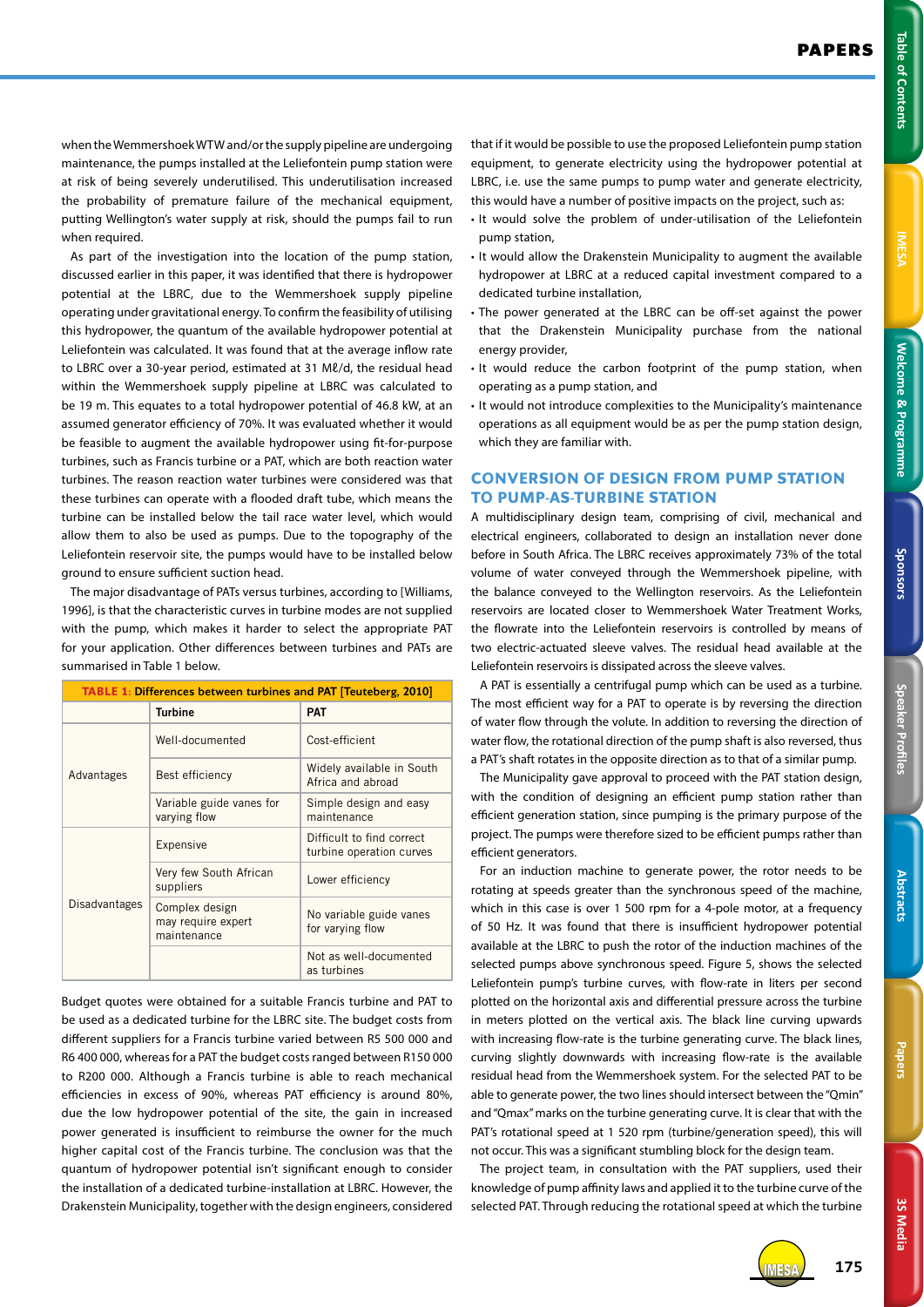

**FIGURE 5:** Leliefontein PAT turbine curves at 1520 rpm (Source: KSB South Africa)

should generate power, the properties of the turbine generating curve changes, as shown in Figure 6. By reducing the turbine's rotational speed from 1 520 to 920 rpm, which is just above the synchronous speed of a 6-pole induction machine at 50 Hz grid frequency, the turbine generating curve and the residual head curve intersects within the operational range of the turbine. Therefore, reducing the rotational speed of the PAT would allow the system to generate electrical power at the available residual pressure.

PAPERS

For a dedicated turbine-installation, i.e. having a dedicated turbine set and a dedicated pumping set, the adjustment of the turbine's characterstic curve, by changing it's rotational speed, would allow the engineer to ensure the turbine is operating at it's peak generating efficiency. To achieve this, the simplest method would be to use a 6-pole induction machine for the turbines which would need to rotate at 920 rpm to generate electricity. However, as the intention was to also use the PAT as a pump and a turbine, reducing the rotational speed in pump mode would have caused the selected pump's characteristic curve to also be adjusted. This would result in the pump not being able to meet the required conveyance capacity of 30 Mℓ/d and the installation not meeting the Municipality's condition of having an efficient pumping station. Thus, a solution had to be found to allow the PAT to operate at a rotational speed of 920 rpm (generation speed) when in turbine-mode and at 1 495 rpm (pumping speed) when in pump-mode. It should also be considered that the direction of rotation of the PAT is different between the Pump-As-Turbine- and pump-mode, thus this would require the phases of the inducation machines to be changed between the two modes. A possible solution to this problem would have been to fit two induction electrical motors to the centrifugal pump, with the one motor being a four pole motor, which would be used in pump mode and the other motor being a six pole motor, which would only be used in turbine mode. The 4-pole induction machines phases would be orientated for clockwise rotation and the phases for the 6-pole induction machine rotated for anticlockwise rotation.

Although attaching two different electrical drives to horizontal splitcasing or horizontal multi-stage pumps is relatively easy, the selected pump for this application was of end-suction configuration. Attaching two different electrical induction drives to an end-suction pump, would have required significant alteration to one of the electrical motors. This would also have resulted in an increase in footprint of the pump station building to allow space for the additional electrical motor.

The solution for this problem was to change the single quadrant variable speed drives, required for pumping at varying flow and pump head conditions, to active front end variable speed drives (AFE VSDs). The AFE drives allowed for four quadrant operation, which meant they could change the speed of the PATs in pump and generation modes as well as allow discharge of electrical power into the municipal grid at the required power quality. It would also be possible to easily change the shaft rotation, depending on whether the unit is in turbine- or pump mode, through the AFE settings.

To allow the Leliefontein PAT station to operate as either a pump station or a power generation station, some modifications were also required to the pipeline configuration at the LBRC. As noted earlier, for a PAT to operate as efficiently as possible both the shaft rotational direction, as well as the flow direction, through the PAT, should be reversed.

In summary, the conversion of the pump station design to a PAT station required the following alterations:

- Addition of high-pressure turbine supply pipeline (DN630 HDPE) from the Wemmershoek-Leliefontein pipeline up to the pump delivery pipeline valve chamber.
- Addition of turbine return pipeline (DN630 HDPE) to the Leliefontein Reservoirs Inlet Valve Chamber.
- Converting the pumps to PATs, which required locking screws on the pump impellers to allow reverse rotation.
- Converting the single quadrant variable speed drives to active frontend drives to allow the conversion of the 30 Hz generated power to 50 Hz grid power and bi-directional flow of electricity.

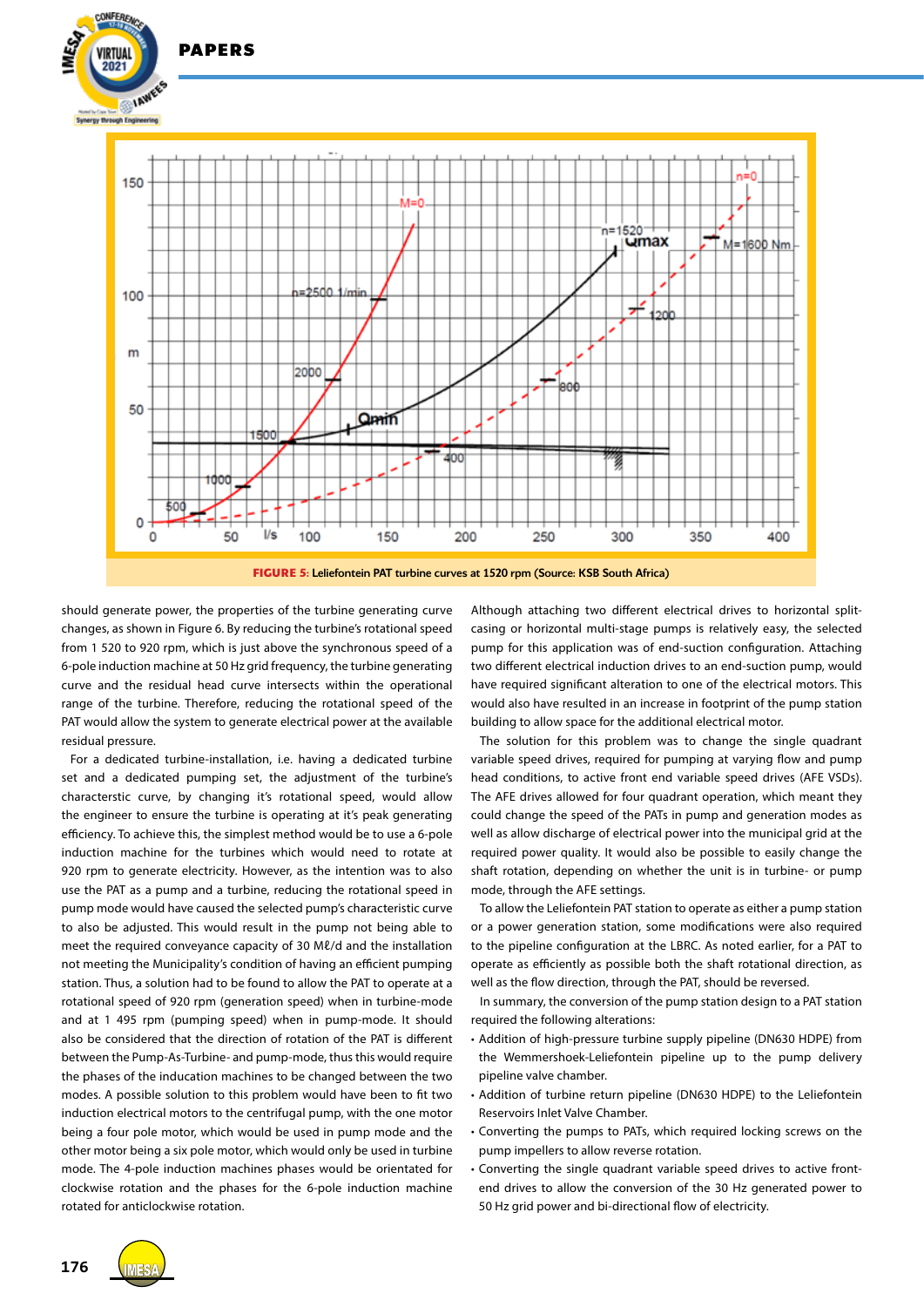**Table of Contents** 





- Converting the non-return valves located on the pump discharge pipework to actuated ball valves, to allow flow in two directions through the PAT.
- Addition of power meter to measure the power generated and supplied to the grid and bi-directional electrical protection.

#### **PUMP-AS-TURBINE STATION PERFORMANCE**

The PAT station has been in operation from June 2018 and has to date generated 271 236 MWh of renewable energy and consumed 53 577 MWh during pumping (Figure 8), it has thus generated more than five times the energy required for pumping over this period.

If the station is continuously active, the estimated power generated at Leliefontein would result in a saving of R198 000 in power purchase costs for the Municipality per annum and the estimated maximum monthly power generated (2018 to 2041) is 42 400 kWh (enough to power 63

households), with an estimated total power generation (2018 to 2041) of 9.9 GWh.

Due to the fact that the PAT station utilises the mechanical equipment almost continuously throughout the year, the risk of premature failure of the mechanical components due to under-utilisation is significantly reduced. Using a SCADA and SCADA reporting software and dashboard, the Drakenstein Municipality is able to monitor the status, performance and efficiency of the installation, making the municipality more effective in scheduling preventative maintenance services.

### **FINANCIAL SUSTAINABILTY OVER THE LIFE CYCLE OF THE PROJECT**

The conversion of the Leliefontein pump station into the Leliefontein PAT station increased the project's capital cost by about 10%, however through the hydropower generated from this installation, off-set against



**Abstract** 

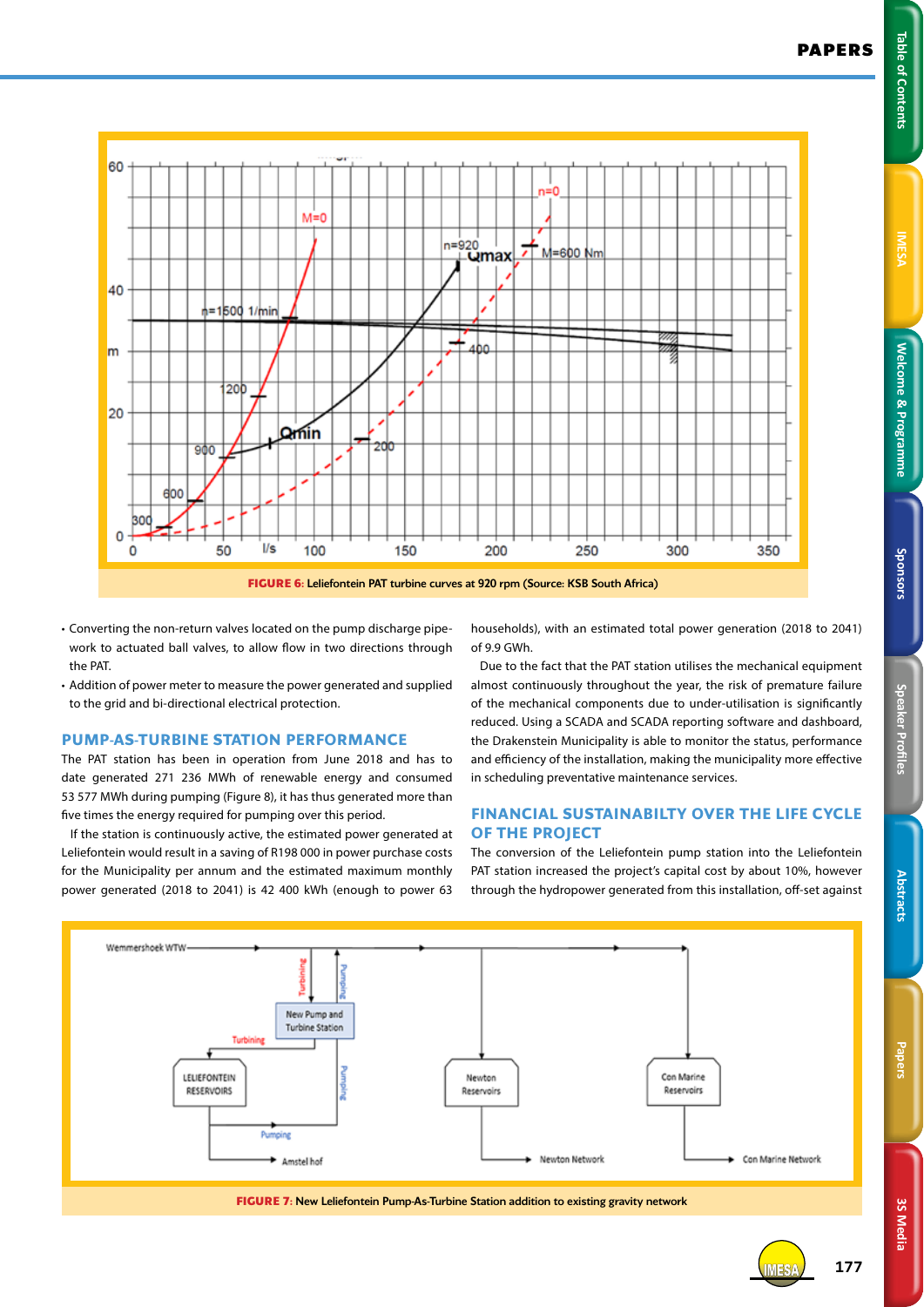



**FIGURE 8:** Bi-directional power meter at Leliefontein PAT



**FIGURE 9:** Completed Leliefontein PAT station in foreground, with 36 M**ℓ** and 100 M**ℓ** reservoirs in background



**FIGURE 10:** Leliefontein PAT Motor Control Centre

the municipality's electricity bill from the national energy provider, the pay-back period for this conversion cost is estimated to be less than 10 years.

# **ENVIRONMENTAL AND SOCIAL IMPACT**

The PAT station generates green hydro-electric power, which offsets the Municipality's use of electricity generated from coal-fired power stations.

The generated power is estimated to result in a reduction in carbon emissions of 346 tons of CO<sub>2</sub> over a 23-year period (2018 to 2041).

By generating a portion of its own power through the Leliefontein PAT station, the Drakenstein Municipality's power purchase expenditure has reduced, making additional funding available for other infrastructure projects to the benefit of the Municipality's residents and local job creation.

An interesting fact is that the PAT station would only need to generate at peak generating capacity of 57 kW for six hours to offset the energy consumption of the pump station operating as a pump station for one hour, when pumping at 30 Ml/d capacity (300 kW energy consumed). With the station only expected to operate as a pumping station for about two weeks in a year, it will generate more power operating as a turbine/generation station than it will consume during the two weeks of pumping (refer to Figure 8), thus making this pump station carbon negative.

Furthermore, most of the equipment used was manufactured locally in the Western Cape or in South Africa, with minimal imported equipment required, also reducing the carbon footprint. Stainless steel was used where metal pipes were required. In using stainless steel pipes, the necessity to protect the pipes against corrosion, through inorganic epoxy paint systems was negated. The pump station structure was constructed from reinforced concrete, with infill face brick, which reduces the amount of maintenance required to maintain the structure.

#### **CONCLUSION**

The Leliefontein Pump-As-Turbine station is a true marriage between the civil, mechanical and electrical engineering disciplines, and serves as an example of how municipalities can use low cost, off-the-shelf equipment like centrifugal pumps and induction motors to generate clean power using potential energy in their existing infrastructure.

The successful PAT conversion is achieved through the innovative use of active front-end variable speed drives to lower the speed of the PATs to generate electricity at the available hydropower potential, a series of actuated valves and some creative pipework. The power generated at the station is fed back into the municipal grid, offsetting the power consumed during pumping. The PAT conversion cost an additional 10% more of the total contract value. The estimated average annual generation is 320 MWh, which is dependent on the water demand of the town of Paarl, which translates to 44 days of free pumping.

The power generated at Leliefontein can be offset against the power that the Drakenstein Municipality would have had to purchase from the electricity public utility. Not only does it reduce the Municipality's environmental impact through the consumption of renewable energy, but it also has a social impact because the client can invest the money saved by utilising the renewable free energy, back into the community through the delivery of services.

Through the innovative use of a simple off the shelf pump, the Municipality's supply capacity problem to Wellington was solved, clean electricity was generated, the Municipality's electrical bill was reduced and the mechanical equipment was kept active throughout the year without adding any complexity to the Municipality's maintenance procedures.

This project has been awarded the 2018 SAICE National Water Division Project Award and CESA AON 2019 Engineering Excellence Award for projects less than R50 million.

Although the Leliefontein PAT project is a unique solution to a client's problem, what was learned through this project could be applied to other projects, where a client wants to augment hydropower potential.